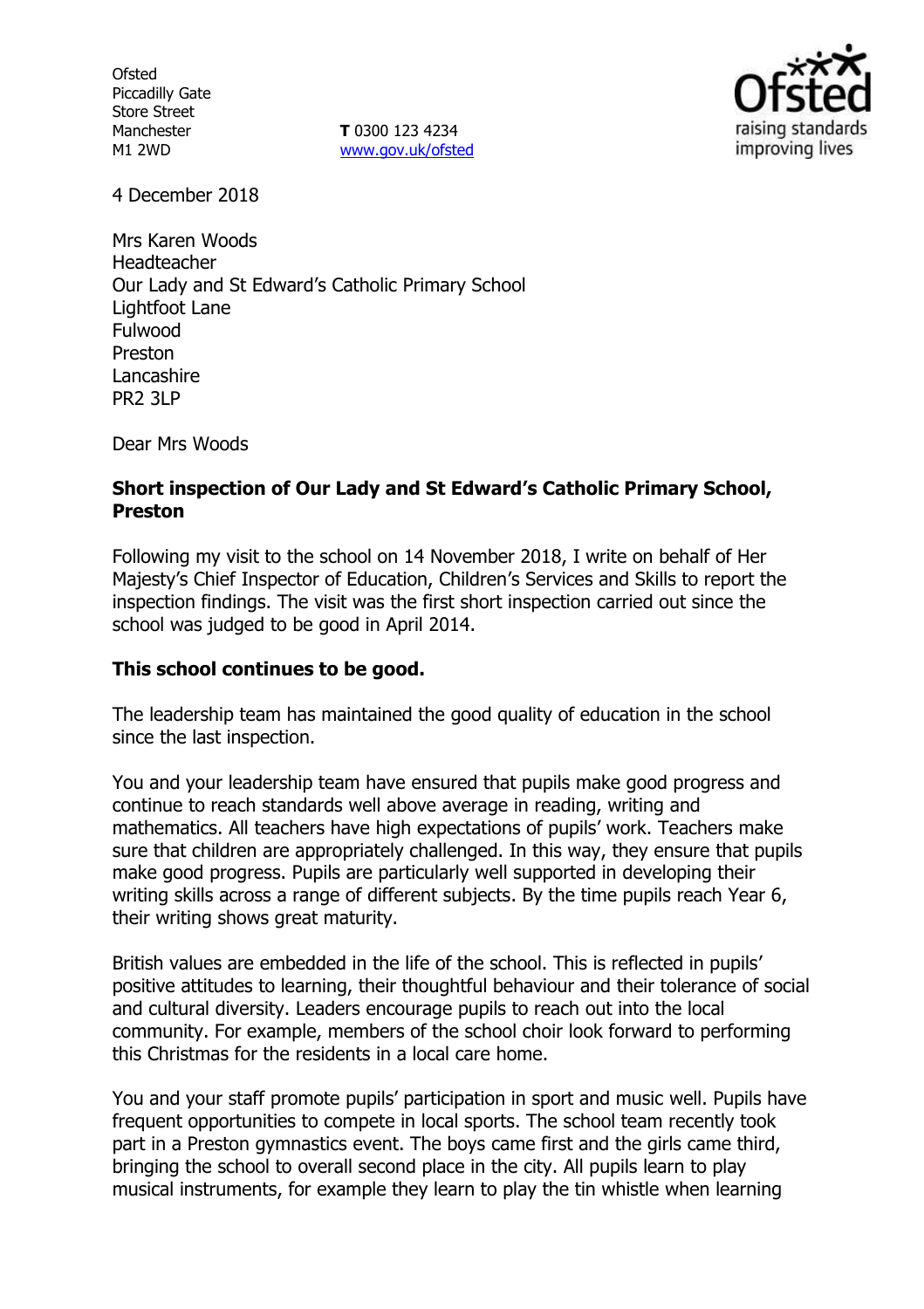

about Celtic traditions. Pupils also learn to experiment with simple musical compositions.

Pupils are proud of their school. They enjoy learning and particularly appreciate taking part in a wide range of interesting trips and visits. Pupils were fascinated to explore chemistry at a nearby university where they had hands-on experience of making bath bombs. Pupils are curious about science and start investigating from the earliest possible stage. Children in Reception, for instance, discovered why 'raisins dance in lemonade'.

I spoke with a number of parents and carers in the playground at the beginning of my visit. They were all full of praise for the school, saying that they feel very welcome in school and that staff are always willing to listen to any concerns they may have. The vast majority of parents who responded to Ofsted's online survey, Parent View, were equally positive about the school. They typically commented on how keen their children are to come to school each day, the good level of communication with parents and the approachability and friendliness of staff.

Staff are passionate and highly motivated. You have built a strong team which shares your vision to continue to provide a rich and varied curriculum that supports pupils' academic and personal development very well. In order to motivate pupils, especially boys, to write for sustained periods of time, you have made sure that the class reading books and topics appeal to all pupils' interests. For example, pupils in Year 4 enjoyed reading 'The Lion, The Witch and The Wardrobe' by CS Lewis. The teacher harnessed their enthusiasm with some geography and history work on Iceland, resulting in some very creditable examples of written work from both boys and girls.

Governors are very supportive and are well informed on how pupils are doing in each year group. They ask pertinent questions to ensure that you and your leaders are doing everything possible to maintain high standards and secure pupils' good progress.

# **Safeguarding is effective.**

Leaders and governors ensure that safeguarding arrangements are fit for purpose. The systems in place to check that adults at the school are safe to work with children are effective. Staff receive appropriate safeguarding and child protection training at least once a year. They understand the procedures they must follow if they have concerns about a pupil, including concerns about possible radicalisation.

Pupils feel happy and safe in the school. They are confident that adults will always listen to any worries they may have and that the adults will help to resolve any problems. I talked to pupils about bullying, including homophobic name-calling. Their response was that, while pupils may occasionally fall out and then make up again, there is no bullying and this would never be tolerated.

Leaders' work to keep pupils safe online is exemplary. Leaders have developed a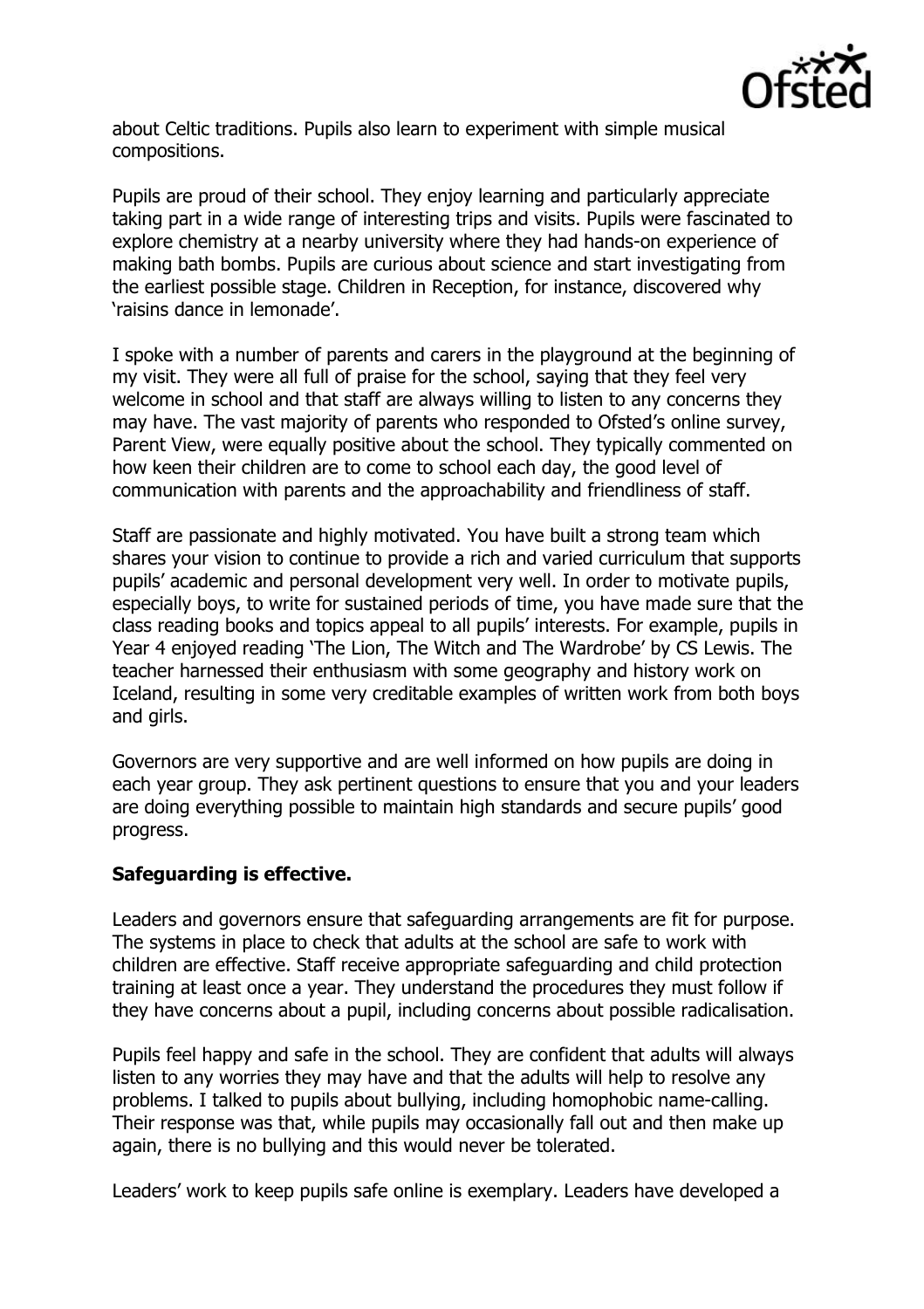

highly effective system to check that the materials that pupils can access on the internet are carefully filtered, and this has been shared with other local schools. Pupils show a strong understanding of staying safe on the internet. For example, they know not to share personal information online and to seek adult help immediately if they come across any inappropriate material.

During my visit, I noticed that the most up-to-date records, for example of pupils' medical needs, were not stored in a way to make them readily accessible to appropriate adults. You took immediate steps to ensure that the latest information is always to hand in the event of an emergency.

## **Inspection findings**

- Firstly, I wanted to find out about how you have developed the curriculum so that pupils make good progress across a range of subjects and can also practise their skills in writing. Together, we looked at work in pupils' books and could see that pupils write frequently for a range of different purposes. Pupils' work is of a consistently high quality. Pupils make good use of an increasingly wide range of vocabulary, punctuation and grammar to enhance the meaning of their writing as they move through the school. We compared books from different year groups and could see how teachers build systematically on pupils' prior learning in subjects such as history, geography and science. For example, pupils learned about latitude and longitude in Year 4 in relation to time differences between countries. In Year 6, they developed this further through learning how to use degrees of latitude and longitude to find countries on a world map.
- After teaching Spanish in key stage 2 for a number of years, you recently changed to French. This was to support pupils' transition to your local secondary school where they will continue to learn this language. Pupils are making good progress in their speaking skills. However, pupils' written work in upper key stage 2 and their understanding of French grammar are not as well developed.
- $\blacksquare$  I also wanted to check that pupils are making consistently good progress in reading, writing and mathematics across key stage 2, particularly the most able pupils. Work in books shows that all pupils are expected to work hard and to the very best of their ability. Progress is at least good in all three subjects. The proportion of pupils working beyond the expected standard at the end of Year 6 is well above average. I spoke to a group of most-able pupils from key stage 2 at lunchtime. They explained that there is never a wasted moment while at school because there are always 'maths quizzes, grammar and punctuation challenges or more writing if you finish your work'.
- **Pupils' progress in mathematics continues to be a strength of the school. This is** because teachers focus on giving pupils a solid foundation in basic mathematical skills, including number bonds, place value and multiplication tables. Pupils develop and apply these skills through practical activities in early years and key stage 1, moving on to solving increasingly complicated problems as they move through key stage 2.
- $\blacksquare$  I was interested to find out why there was a dip in the outcomes at the end of the Reception Year in 2018 from previous years. You explained that this cohort of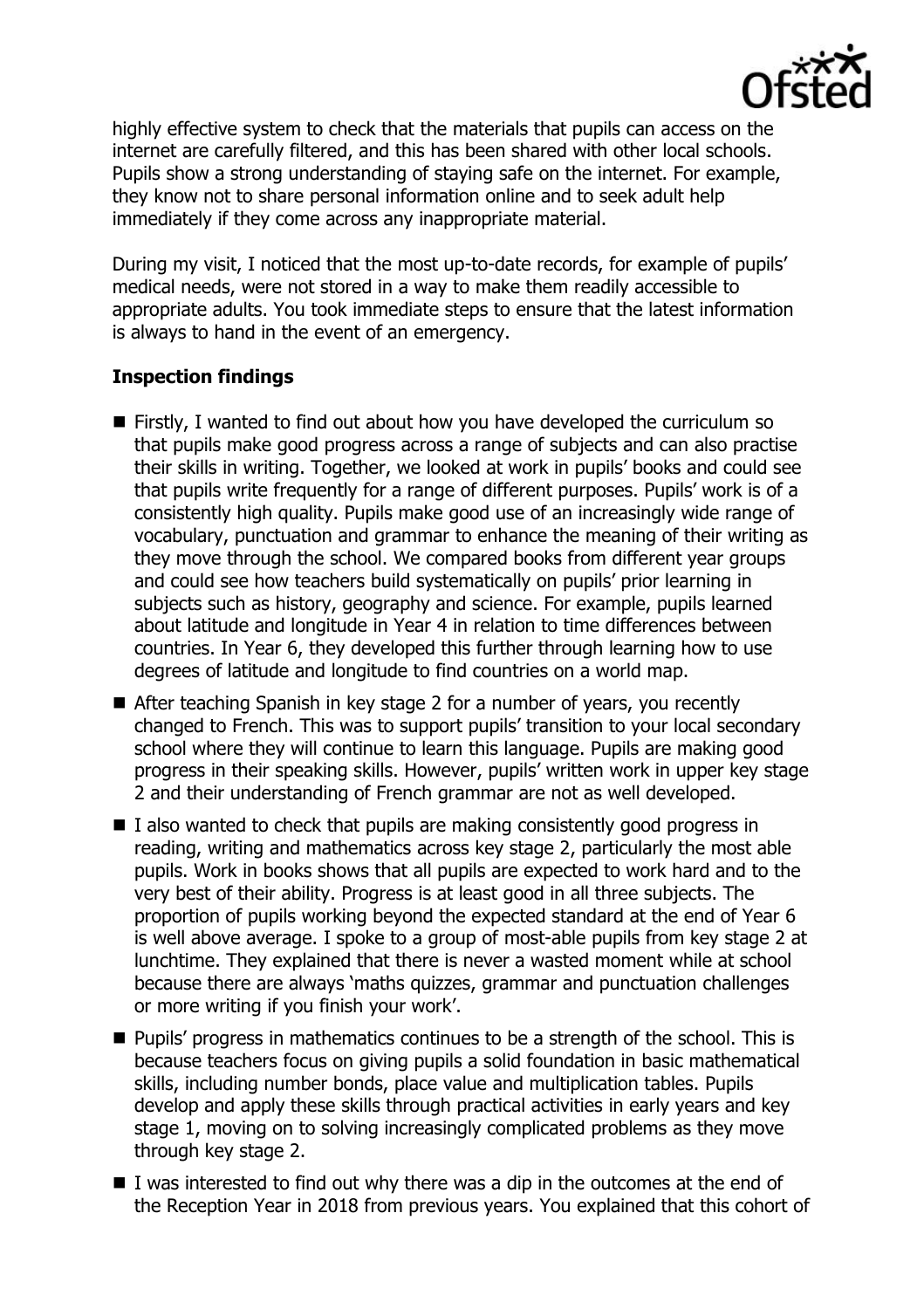

children entered with a wider range of ability than typically found in the school. There was also an unusually high proportion of children with special educational needs and/or disabilities. These children made good progress from their starting points, but the overall standards were lower than in previous years. I asked about how these children were supported in moving into Year 1. The early years leader worked with the Year 1 teachers in the summer to ensure that the children were familiar with their new classroom and the key stage 1 routines. Pupils currently in Year 1 are making good progress. Effective support is given to those who need extra help to catch up in their learning.

**Pupils'** positive behaviour continues to be a strength of the school. Pupils are polite, friendly and courteous. Incidents of poor behaviour or disruption to learning are extremely rare.

### **Next steps for the school**

Leaders and those responsible for governance should ensure that:

 $\blacksquare$  in order to further develop the curriculum, pupils in upper key stage 2 have opportunities to develop their understanding of French grammar and their writing skills in French.

I am copying this letter to the chair of the governing body, the director of education for the Diocese of Lancaster, the regional schools commissioner and the director of children's services for Lancashire. This letter will be published on the Ofsted website.

Yours sincerely

Janette Corlett **Ofsted Inspector**

### **Information about the inspection**

During this inspection, I met with you, other senior leaders and a group of subject leaders. I spoke formally with a group of pupils and informally with pupils at social times. I observed learning and looked at work produced by pupils in early years and key stages 1 and 2. I spoke with a representative of the local authority and six members of the governing body, including the chair of governors.

I examined a range of documentation, including that relating to safeguarding. I considered the school improvement plan and leaders' self-evaluation. I also checked on the contents of the school's website. I spoke with parents in the school playground and considered 67 responses to Ofsted's online questionnaire, Parent View. I also considered 42 written responses from parents to Ofsted's free-text facility, five responses to Ofsted's staff survey and one response to Ofsted's pupil survey. I spoke with two parents who requested an interview at the beginning of